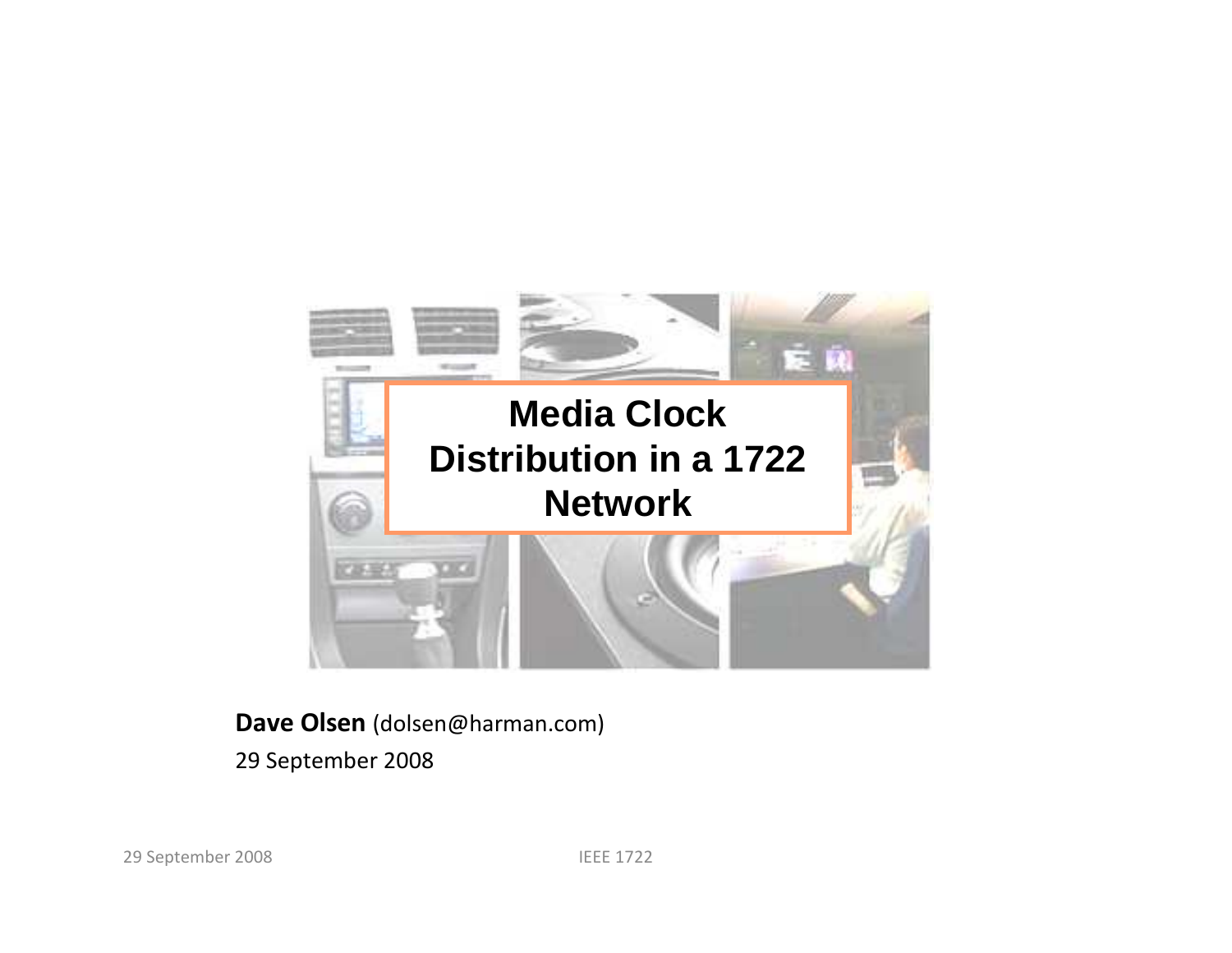# Capabilities

- Synchronize Media clock on multiple 1772 endpoints
- Allow multiple talkers to produce multiple 1722 streams that are all syntonized
- Listener can receive 1722 streams from multiple sources without making use of sample rate conversion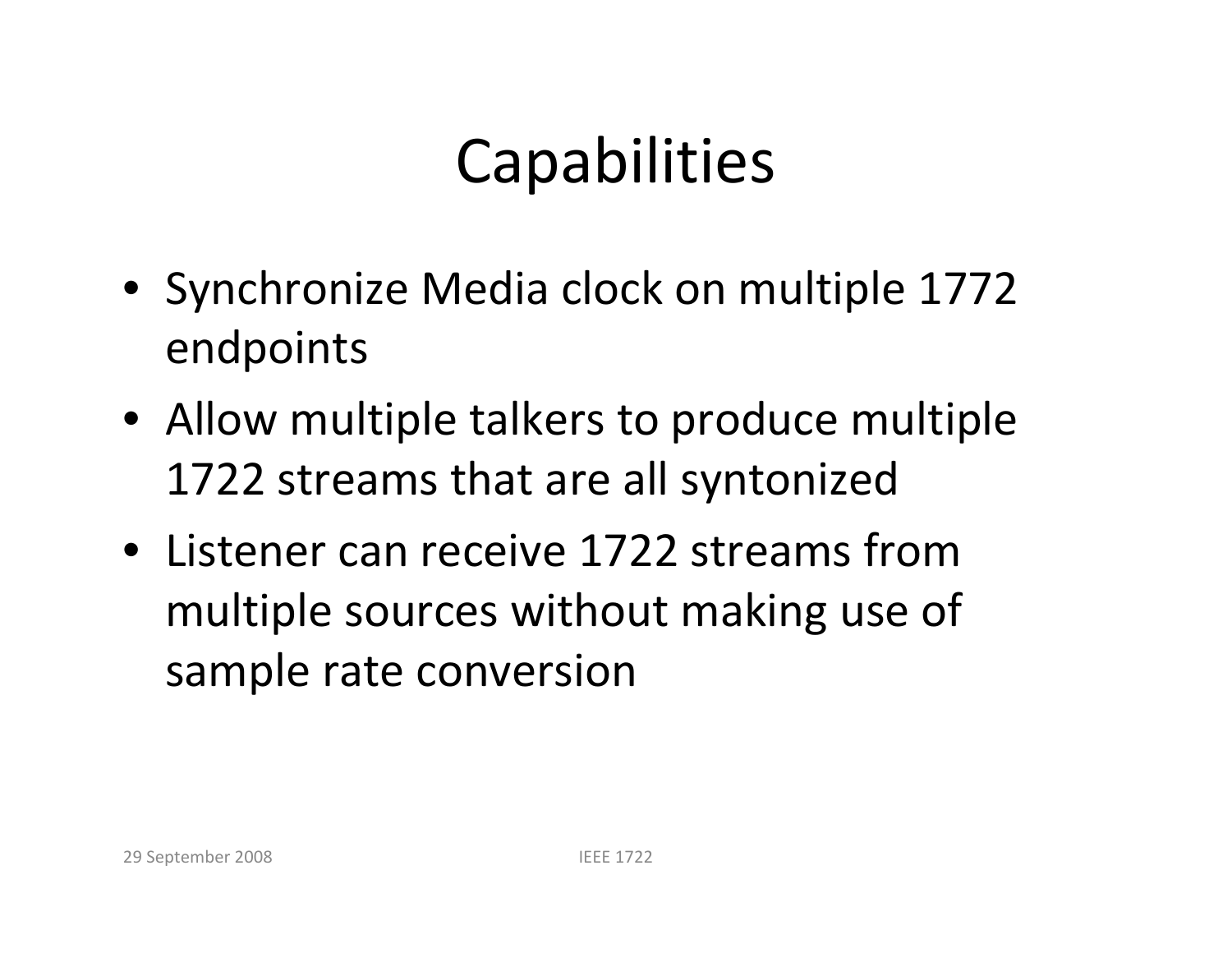# Media clock sources

- Any active stream can be designated as the media clock source stream
- This stream could be a standard stream or a null stream that contains only clock information
- Since any stream can supply media clock, there is no need for a special stream type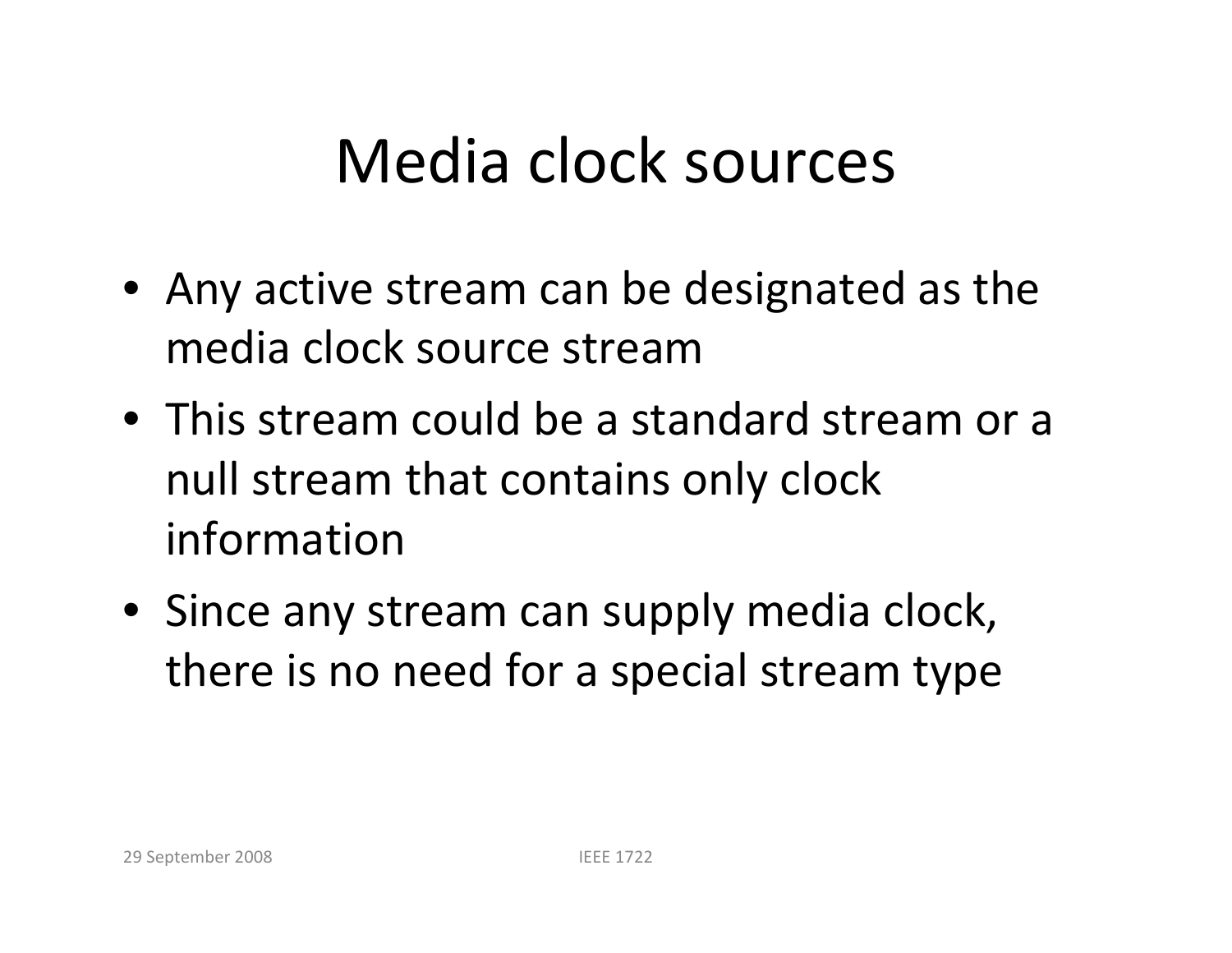# Talkers

- Talkers receive the designated stream and synchronize their media clock to the incoming stream
- Streams produced by the talker are then automatically syntonized with the designated stream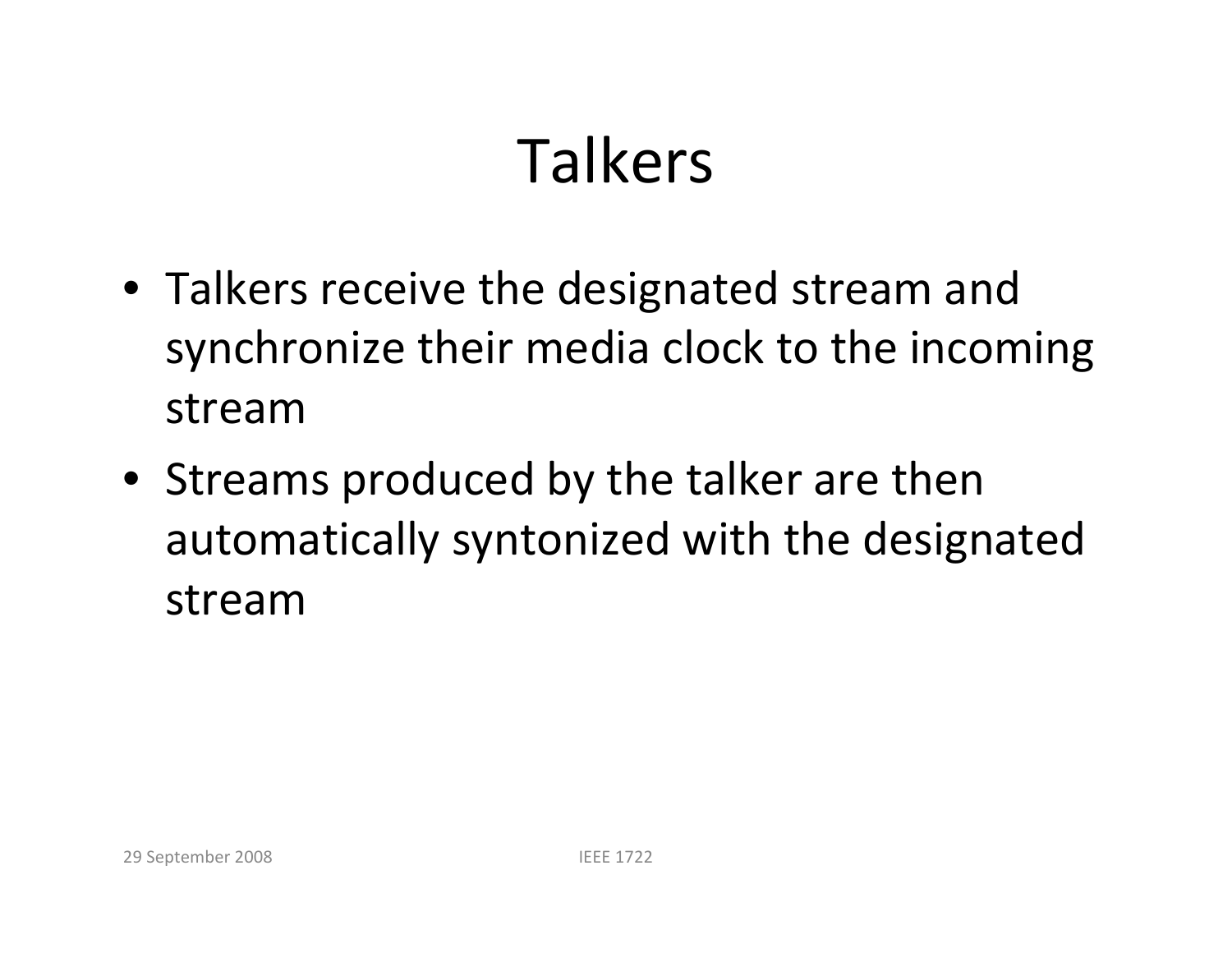## Listeners

- Listeners receive the designated stream and synchronize their media clock
- Listeners utilize the presentation time of individual streams to time align the streams, but not for media clock recovery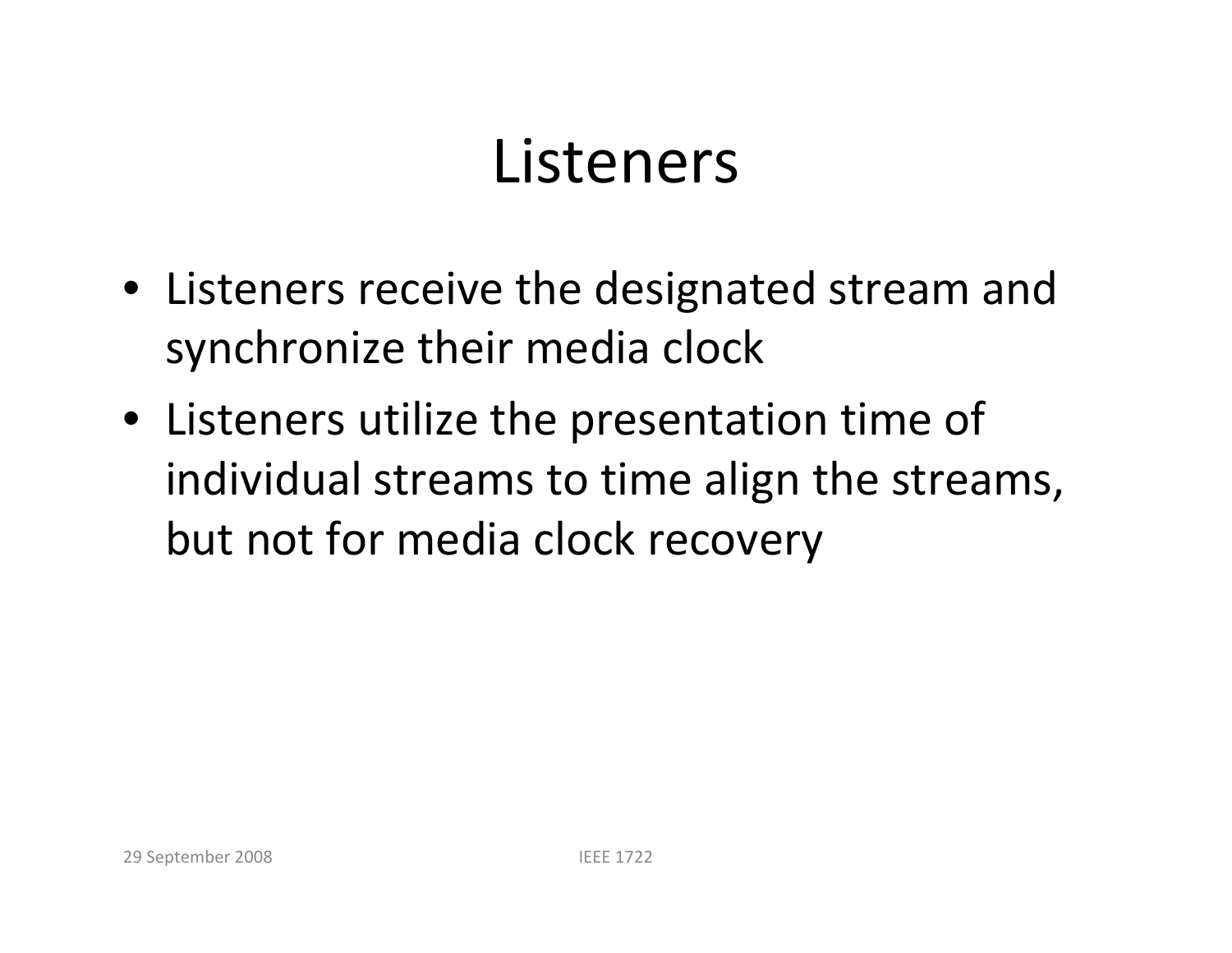## Outgoing Stream



29 September 2008

IEEE 1722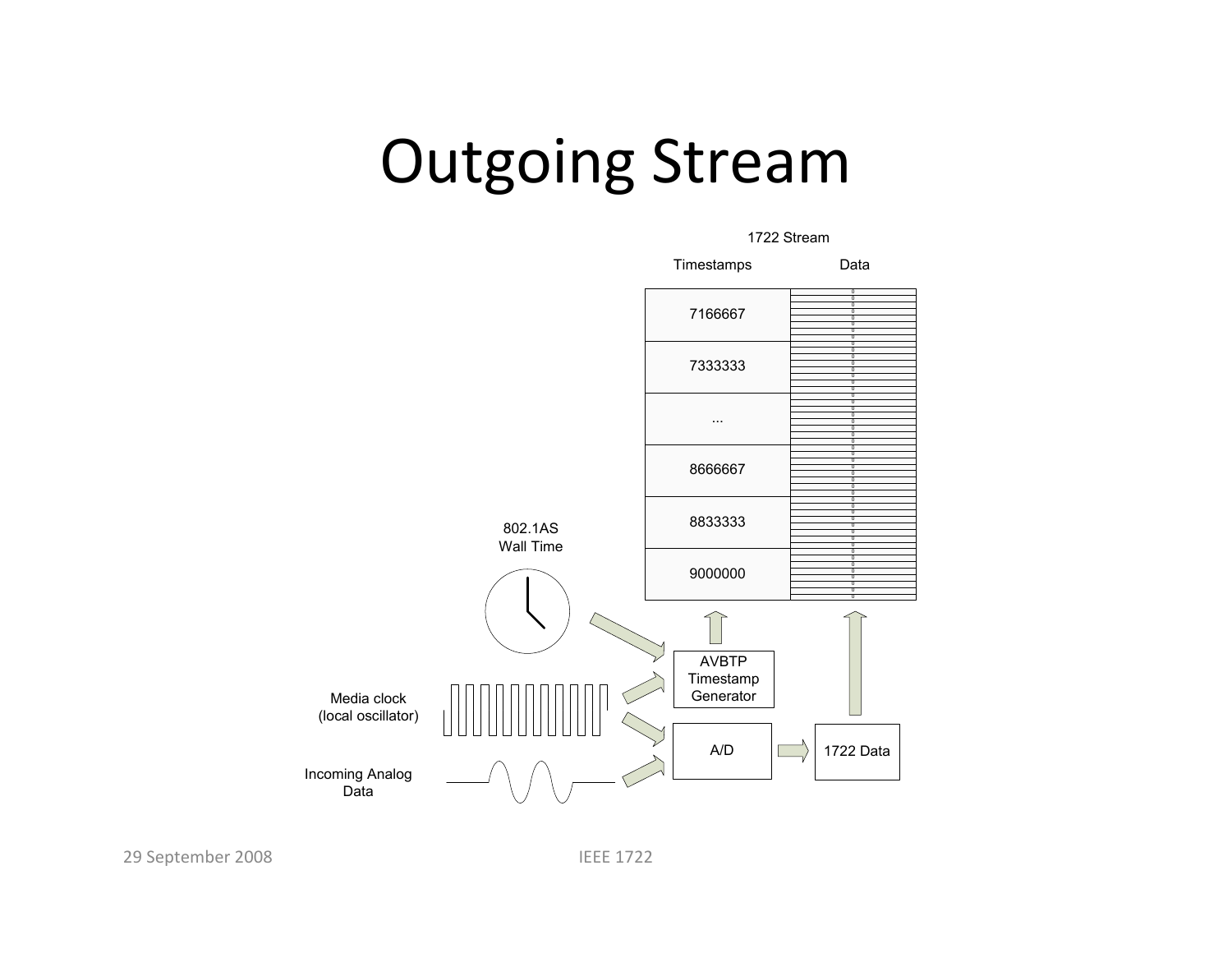#### Incoming Stream



29 September 2008

IEEE 1722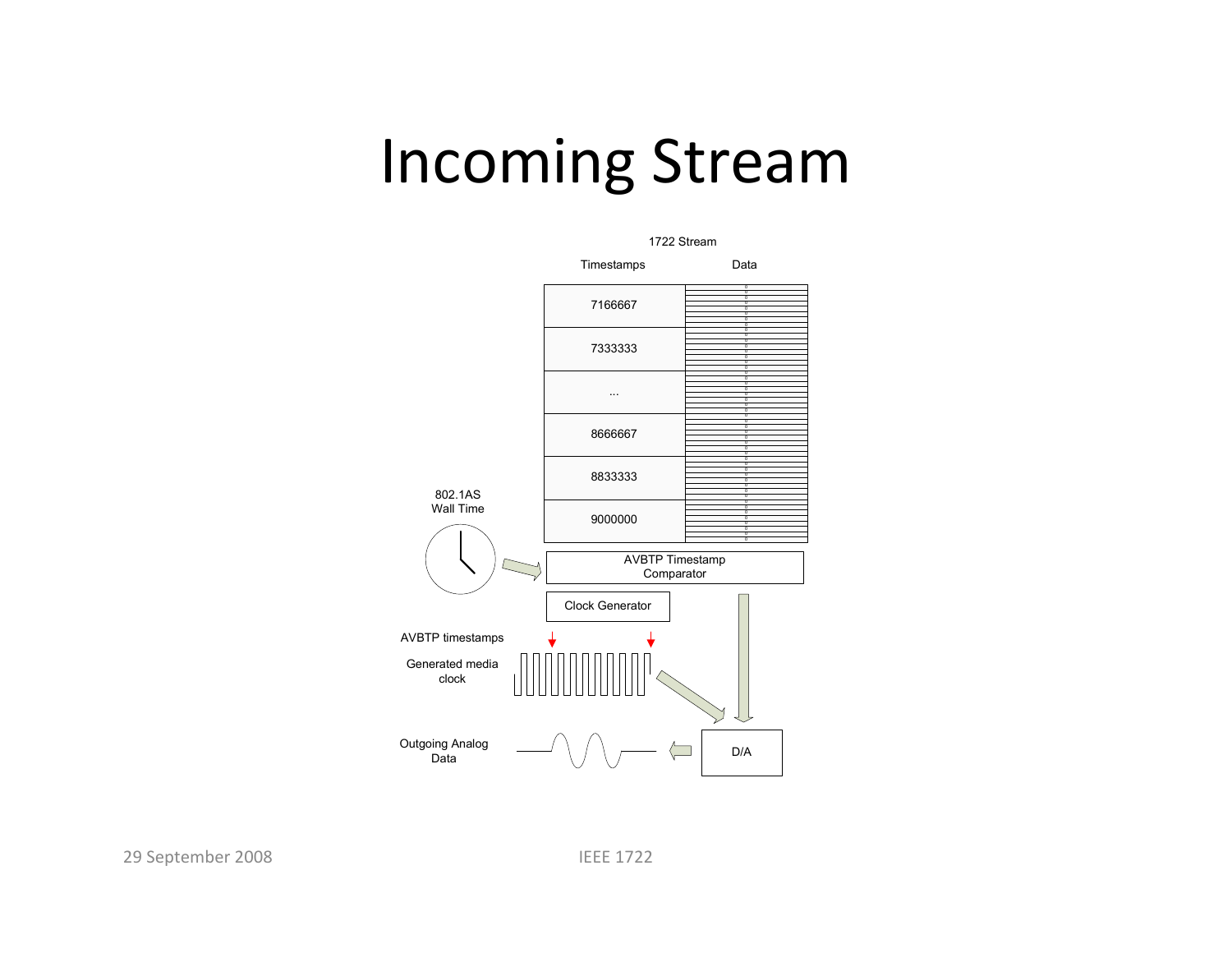#### Outgoing Stream

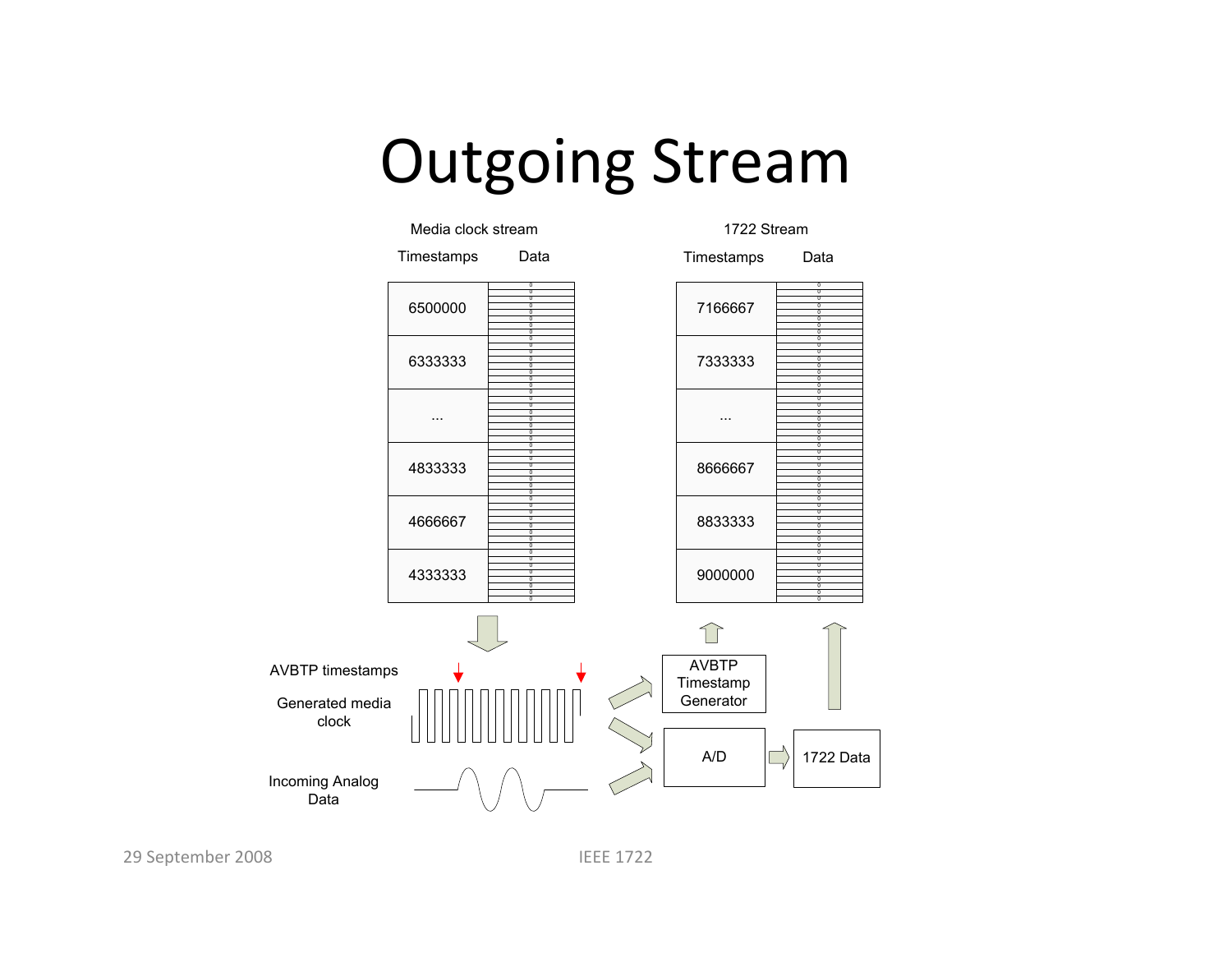#### Incoming Stream



29 September 2008

IEEE 1722